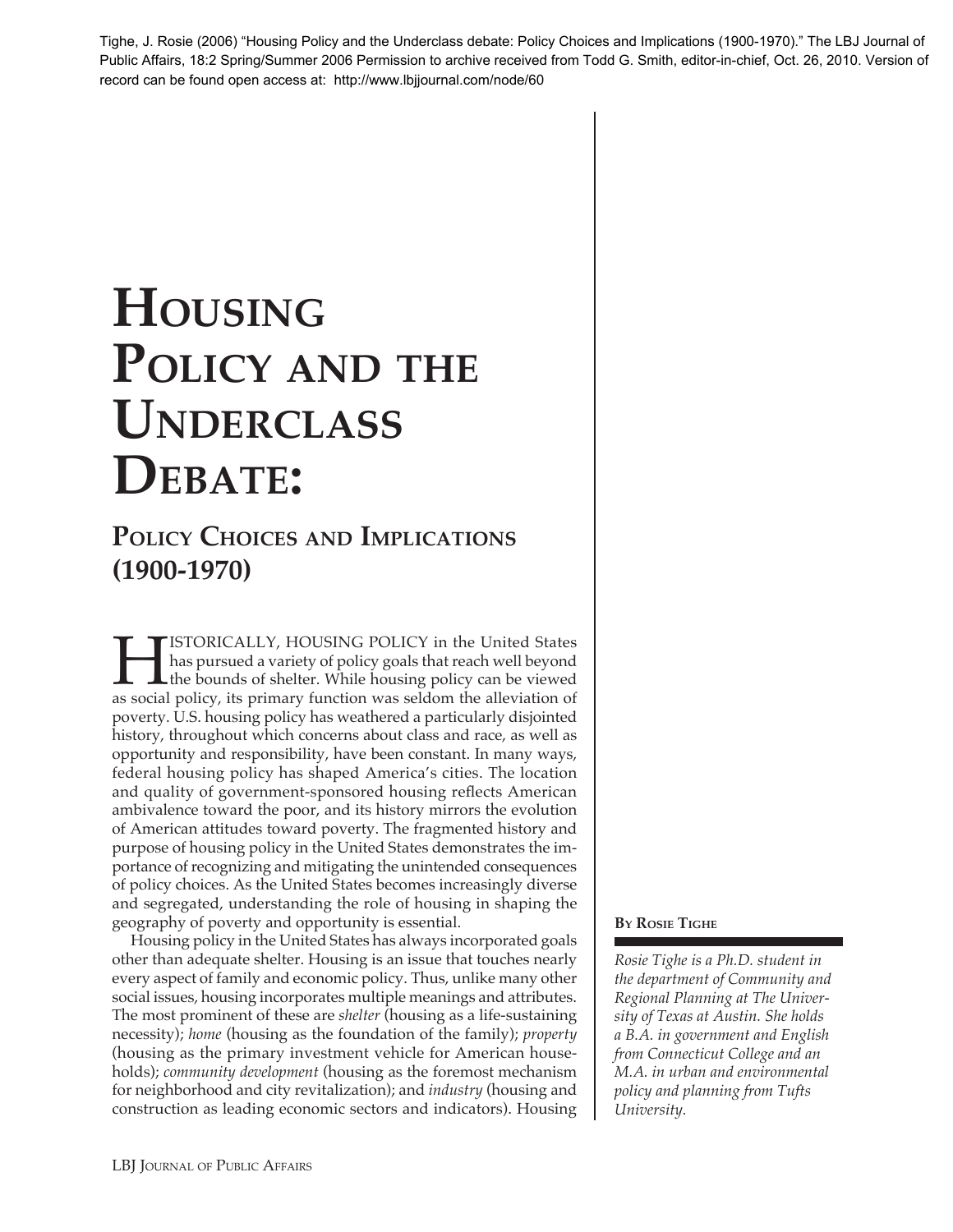policy has historically focused on outcomes of one of these aspects, but has been unable to tackle all of them. Because housing encompasses so many aspects, advocates and policymakers must find policy solutions that balance these facets. However, the desire to perform this balancing act has resulted in piecemeal policymaking that has failed to provide the most basic of services for the most vulnerable populations. Thus, federal housing policy "has

conditions and restrictions."1 Due to the cautious and disjointed history of American housing policy, a framework is necessary to conduct a coherent analysis of the impacts on

always been limited in scope and hedged with

American cities and their residents. In "Reframing the Underclass Debate," Michael Katz provides such a structure. Katz discusses four consequences of federal policies that have shaped the nature of urban poverty in this country: migration, marginalization, exclusion, and isolation.2 This review of the history of housing policy demonstrates the

relevance of these four factors to America's housing policy choices. As various policies are proposed for the future of housing in America, it is imperative that the full consequences of housing policy decisions are understood so that our cities grow as whole communities, rather than isolated pockets of poverty and prosperity.

#### **Migration**

The effects of migration are closely tied to the spatial aspects of economic opportunity. For, "unless populations are able to move within and between urban areas, they will remain locked into residential locations."3 Three distinct periods and types of migration have affected housing in the United States. The first, and most commonly understood, is the immigration of Europeans in the 19th and early-20th centuries. This migratory period coincided with the industrial revolution and the emergence of urban industrial centers. Thousands of immigrants flocked to America's cities, resulting in massive demand for a limited, substandard housing supply.4 Consequently, the urban tenements of the early 20th century were overcrowded, lacked basic services, and created fire and health risks for all of the city's

inhabitants.<sup>5</sup> The movement to reform this dire situation was the first major instance of organized housing advocacy in the United States. Building codes, zoning ordinances, and fire safety requirements all stem from these early efforts to protect the health, safety, and welfare of the tenants and the greater metropolitan community.<sup>6</sup>

The second period of migration that affected housing policy was the massive movement of African-Americans into northern cities in the 1940s and 1950s. During this period, blacks and whites from southern, rural areas migrated to the north to capitalize on the industrial boom resulting from the war.7 This migration drastically increased

> the percentage of blacks living in northern cities. Furthermore, these new populations lacked much of the social capital needed to navigate the job market, and thus were more vulnerable to being "trapped" in inner-city neighborhoods than either white populations or their northernborn black counterparts.<sup>8</sup> The early years of federal

housing policy—passed in large part to aid those devastated by the Great Depression—added to these disadvantages by targeting primarily white Americans.9 One of the most significant housing policies to come out of this period was the establishment of the Federal Housing Administration (FHA). The FHA's mortgage insurance changed the way that homeownership was financed in the United States and enabled many more households to achieve this goal. The new federally subsidized mortgages enabled upwardly mobile city-dwellers to purchase homes in nascent suburbia. As federal attention turned to homeownership following the Second World War, discriminatory lending policies enabled the emerging white middle class to leave increasingly crowded, increasingly minority city centers.10 These practices, known as redlining, allowed only white residents to utilize the new system and prevented lenders from investing in heavily minority neighborhoods.<sup>11</sup>

Equally striking, however, is the lack of migration of minority families that has occurred since the 1960s. Despite changes in federal lending guidelines resulting from the Civil Rights Act, the groundwork for the segregation of U.S. cities and suburbs had already been established through the public housing program and FHA lending policies, and this

### *As the United States becomes increasingly diverse and segregated, understanding the role of housing in shaping the geography of poverty and opportunity is essential.*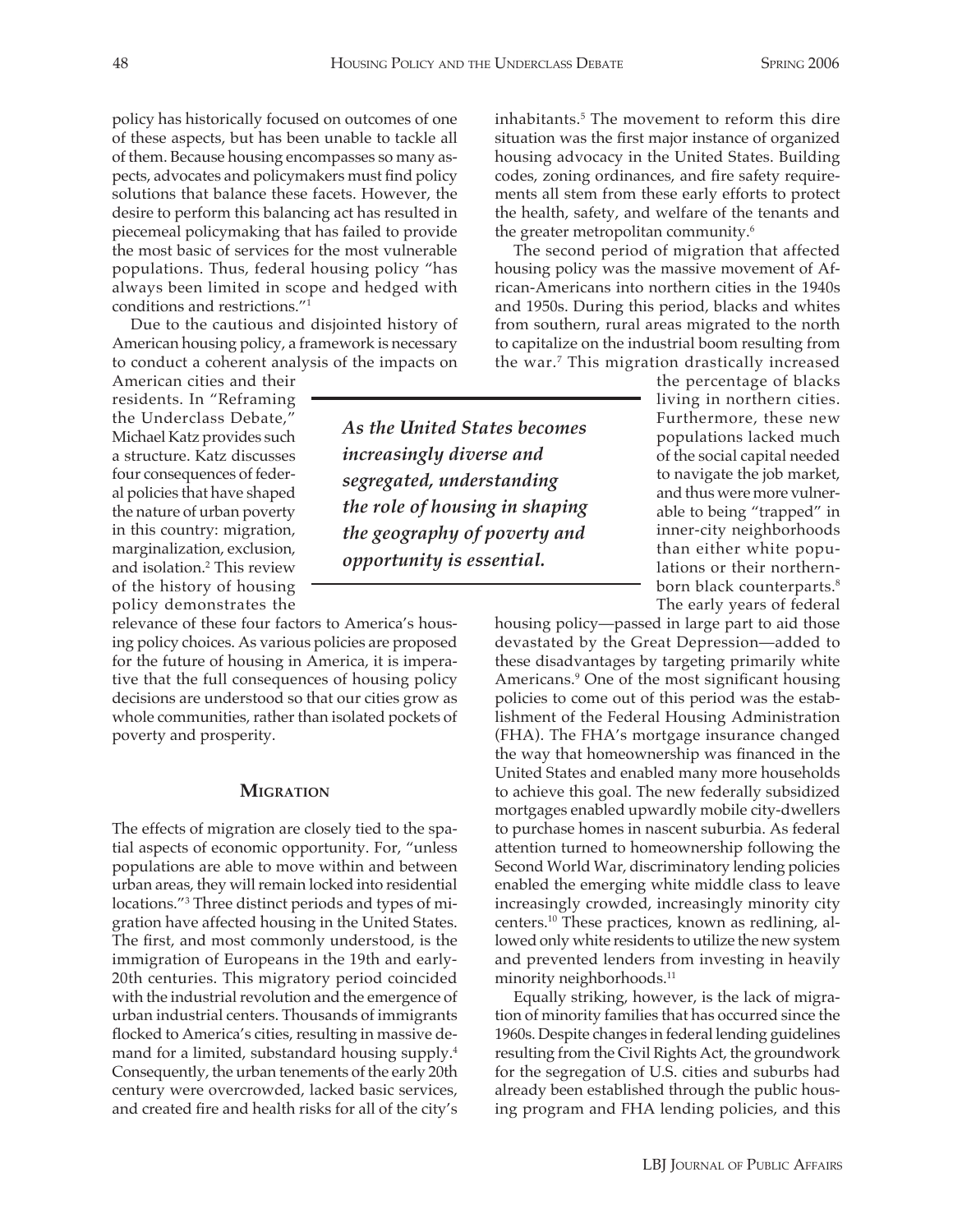pattern continued to pervade U.S. cities for decades to come. Thus, various structures and institutions, exacerbated by public policy, have kept the poor from moving, and have caused stagnation in those neighborhoods. Concurrently, those same policies enabled working- and middle-class whites to obtain housing in communities far superior to those they left behind in the inner cities. These new suburban communities were quiet, accessible to jobs, and provided superior access to education and city services due to the wealthier tax base.

#### **Marginalization**

Katz describes marginalization as "the process whereby some combination of factors . . . pushes groups to the edges of the labor force, leaving them redundant, unwanted, or confined to the worst jobs."12 In the case of American cities, the concept of worthiness was used to determine which groups were subject to this process. Throughout history, communities and governments attempted to distinguish between the "worthy" poor, those whose poverty was not of their own doing, and the "unworthy" poor, whose own behavior or lifestyle choices had caused their poverty.13 Generally, the opinion was—and is—that support of the worthy poor should be a collective responsibility, while support of the unworthy poor should be a personal responsibility. In 1821, a report advocating for reform spoke of the "difficulty of discriminating between the able poor and the impotent poor and of apportioning the degree of public provision to the degree of actual impotency."14 Even at this early date, there were expectations of those receiving public support. Those deemed "unworthy" found themselves marginalized from the very beginnings of housing policy.

Thus, much of the focus in the early years of publicly provided housing was on rehabilitation—getting the poor to a point where they were self-sufficient and no longer in need of public assistance. From almshouses to tenement reform to present-day projects, public housing provision has gone hand-in-hand with reforming those who need housing. Tenement reform in the post-WWI era embodied many of the themes of marginalization. This Progressive Era movement included such influential members as Jacob Riis, Lawrence Veiller, and Jane Addams, who worked to expose, improve, and resolve the poor housing conditions that plagued the tenement districts of American cities.15 However, the protection of the tenement

dwellers' health was only part of the tenement reform movement. The slum districts were seen as having negative health impacts on society as a whole, and the tenement-dwellers were perceived to a large extent as being the source, rather than the victims, of those impacts. Thus, many of the early housing reformers placed emphasis on reforming not only the tenements, but also the tenants' behavior and familial and social structures:

[Reformers] translated the conditions and activities that alarmed or disturbed them into questions of behavior, character, and personality, which they approached through educational reform, the regulation of drinking and sexuality, evangelical religion, reinvigorated personal contacts between rich and poor, and institutionally based programs directed at personal transformation.16

Because so many of the poor were viewed by mainstream society as outsiders, there was little impetus to provide them with comfort or services. Furthermore, the portrayal of slum-dwellers as the source of the problems of the inner cities produced a "legitimate" reason to marginalize these populations.

The migration patterns both into and among metropolitan areas resulted in dramatic differences in service provision between increasingly segregated neighborhoods. White communities typically received better education, health, and transportation levels than their minority counterparts. The result of these changing population patterns was the increasing marginalization of minority neighborhoods and their residents. While these forces were at work prior to and separate from federal housing policy, federal action in the housing arena through the public housing program exacerbated these differences. The early phases of public housing sought to attract the most able and "worthy" of the poor—establishing strict guidelines for acceptance.<sup>17</sup> Housing advocates were unsatisfied with that result, and continued to seek a federal housing bill that would establish federally funded and constructed public housing for America's poor.<sup>18</sup> The goal of the public housing advocates was to reform and aid the poor by creating a living environment, "antithetical to the urban slum," with proper light, heat, and plumbing.19 However, most policymakers did not embrace this view, and there was vehement opposition to the establishment of a public housing program. The opposition, represented by the National Association of Real Estate Brokers (NAREB), thought public hous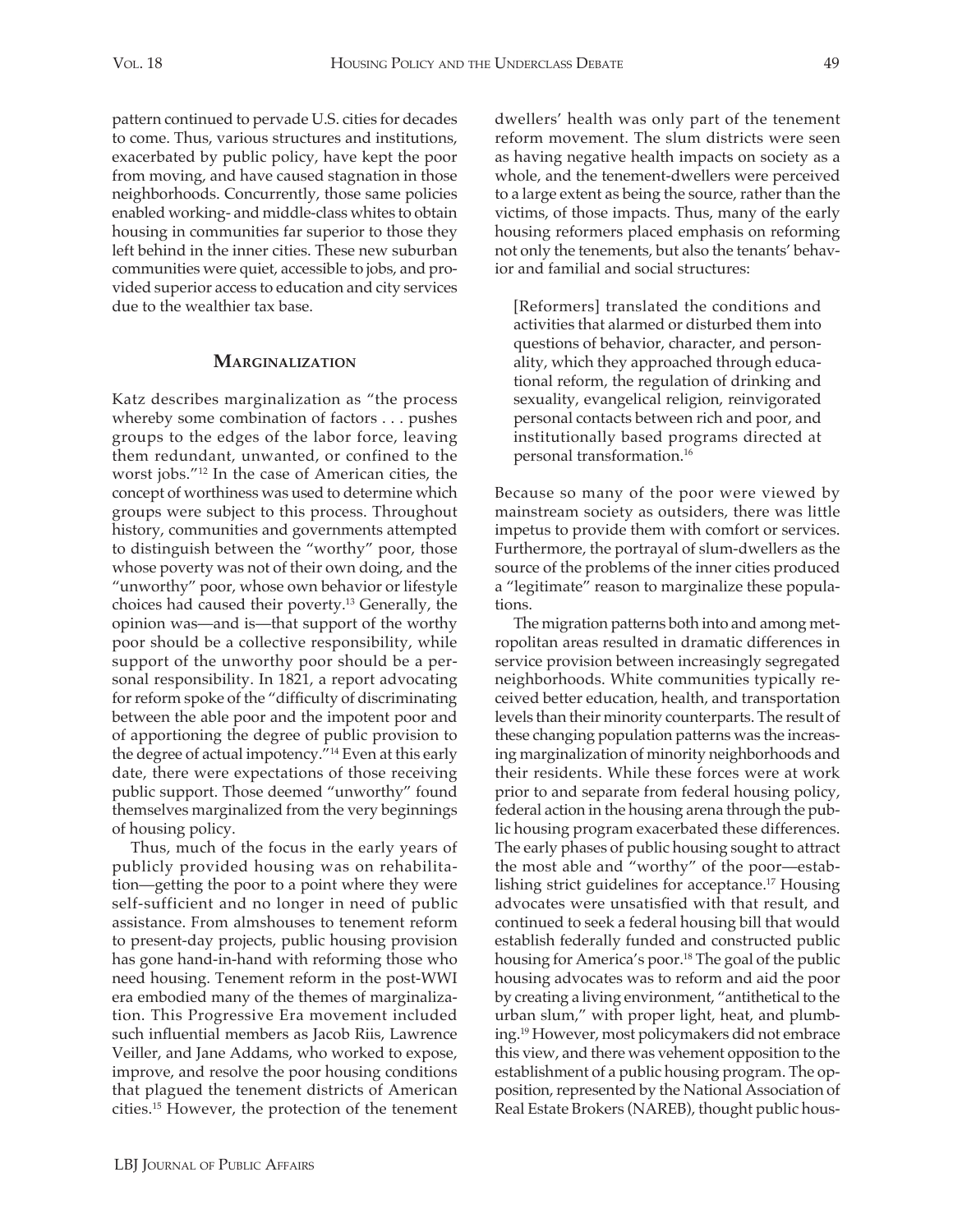ing "would destroy the private housing industry, that it would destroy the self-reliance of tenants."20 Continued attempts were thwarted by increasingly ideological policmakers: In 1935, a proposal for government provision of housing came under attack for "[exuding] the stench of gross inefficiency and Russian Communism."21As a result, when public housing was established in 1937, numerous other programs that encouraged, enabled, and protected private-sector home financing, construction, and development were also instituted in order to balance the requirements of *shelter* and *home* with the needs of *investment* and *industry.*

#### **Exclusion**

As the impacts of these policies became more pronounced over time, the marginalization they

incurred transformed into exclusion. While the connotation of marginalization is one of unintentional action, exclusion connotes action. From the first public housing programs in the 1930s through the production and loan programs of the 1970s, this action is plainly evident. The federal government, local housing authorities, and private organizations such as the National Association of Real Estate Brokers

(NAREB) purposefully excluded people—especially minorities, single parents, and immigrants—from both public housing and the opportunity to purchase homes of their own.22 Federal Housing Administration policies that were so instrumental in providing middle class families the means to purchase housing established guidelines that both prevented minorities from settling in white neighborhoods and restricted investment in minority neighborhoods. Thus, government policies not only limited government-sponsored assistance, but also created a situation in which the private sector was prevented from investing in inner-city neighborhoods.

While most advocates and policymakers agreed that the de-concentration of poverty should be a core goal of housing policy and government action, they also had to combat the widespread perception that the poor—particularly those receiving government aid—were a negative influence on mainstream society. These themes are also central to Edward C. Banfield's 1970 book, *The Unheavenly City:*

[F]rom the standpoint of a society that wants at once to protect lower-class people from each other and to protect itself from them, there are advantages to having them . . . scattered in a way such that they will not constitute a "critical mass" anywhere.<sup>23</sup>

Thus, rather than focusing on aiding the poor or providing services, early federal housing policies focused on rehabilitation. In doing so, the goal was not only to "fix" the poor, but to protect mainstream society from their influence. The result, however, was an even more distinct concentration of poverty.

As housing policy in the post-war years built

*Throughout history, communities and governments attempted to distinguish between the "worthy" poor, those whose poverty was not of their own doing, and the "unworthy" poor, whose own behavior or lifestyle choices had caused their poverty.*

upon the policy emphasis on home-ownership, citizens and policymakers alike viewed public housing as a temporary situation for its residents. The most self-sufficient poor left the cities, and public housing residents eventually came to represent the poorest and most indigent citizens. The deterioration of the inner cities and flight of the middle classes into home-ownership enhanced the view that

tenancy walked hand in hand with dependency, while home-ownership represented self-reliance. In addition, the post-war focus was on the construction of housing and its economic impacts rather than the needs of the people who needed housing. As federal policy goals concentrated on the *community development* aspect of housing policies, the action taken indicated that "federal interest in America's urban poor centered more on the fiscal plight of American cities than on the condition of the poor themselves."24

Further compounding FHA policies were actions by the National Association of Real Estate Brokers (NAREB), the statutes of which explicitly prevented their members from "introducing a character of property or use which will clearly be detrimental to property values in the neighborhood."25 What this translated into was a situation where FHA policies prevented lending in minority neighborhoods or to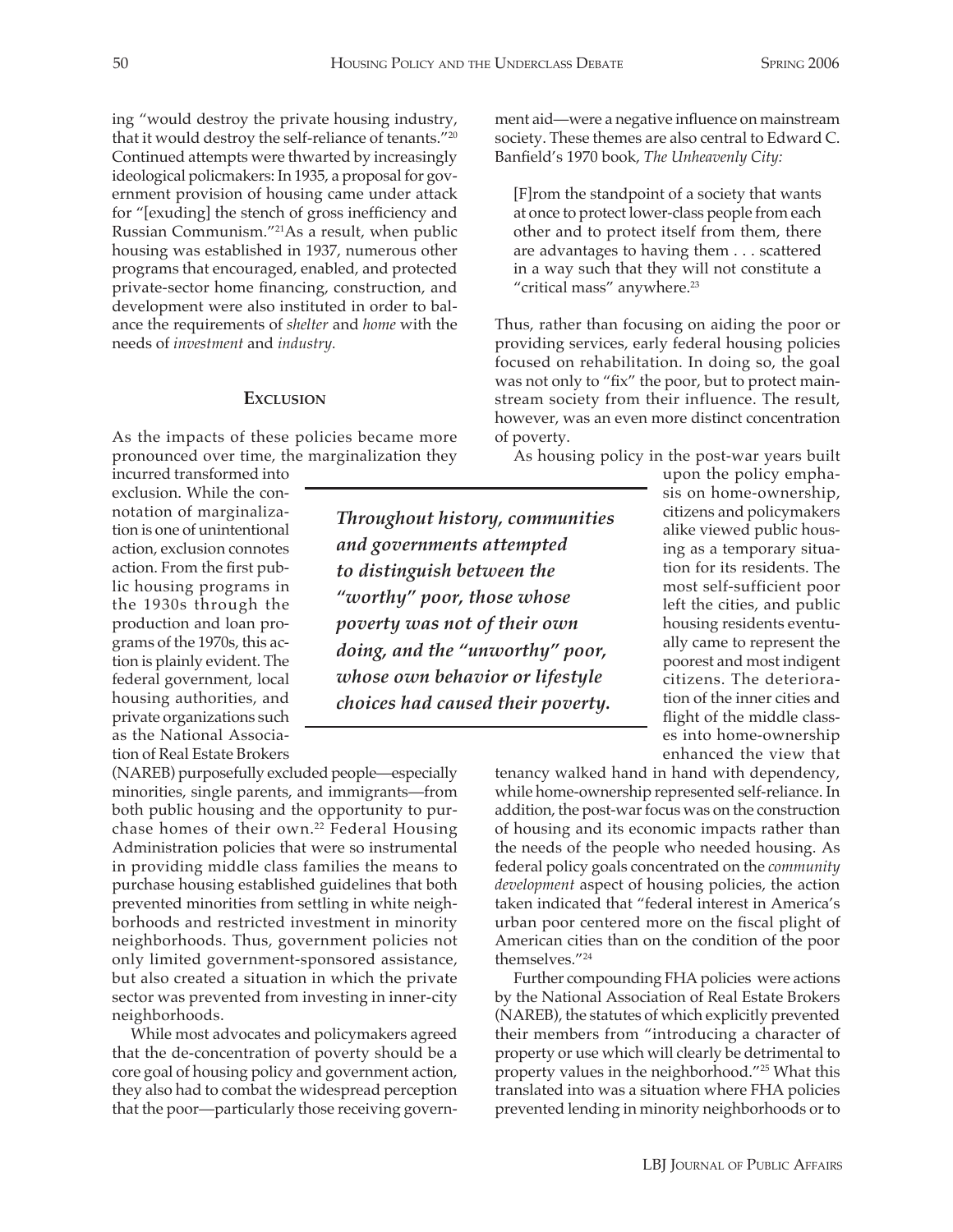minority borrowers and real estate brokers refused to sell or rent housing in white neighborhoods to minorities. Thus, the banking industry and the real estate industry essentially combined forces to keep minorities out of white neighborhoods, as well as ensure that there would be no private investment in minority neighborhoods. Consequently, the number of poor, minority inner-city neighborhoods dramatically increased throughout the mid-20th century. Furthermore, these areas were increasingly isolated from both white middle-class areas and employment centers.

#### **Isolation**

As whites left the inner-city areas, taking advantage of FHA loans, new highways, and the resultant blossoming suburbs, the neighborhoods they left deteriorated. In spite of the emphasis on other aspects of housing policy, many cities built large public housing projects to shelter the poor in the 1940s and 1950s. However, these projects tended to be constructed on marginal tracts of land on the outskirts of town, in undesirable neighborhoods. David Bartelt explains:

These new housing units lacked traditional linkages to either available jobs or new housing within the local community. They took on a character of a "warehouse" or, less pejoratively, a "safety net" for the poor, rather than a temporary stop on the road to independence.<sup>26</sup>

Public housing was meant to be a means for the "submerged middle class" to gain a step-up toward home-ownership, and despite the isolation of many of these projects, the units in many cities were intended to be all white. However, as whites increasingly settled outside of the inner-city areas, demand for public housing units decreased and the strict tenancy requirements were relaxed. As a result, poor, largely minority residents of the inner-city areas began filling up public housing projects. In most cases, these projects remained strictly segregated—a pattern that increased the isolation of poor, minority groups within ghetto areas. It has even been suggested that public housing was "adapted by local white interests as an institutional mechanism to cope with the infringement of black ghettos on elite institutions and business districts. Through one means or another, poor blacks in most metropolitan areas

have been isolated within a segment of the public housing stock that places them under local government supervision."27

As public housing became increasingly associated with blight, crime, and African-Americans,<sup>28</sup> cities began to take increased interest in the revitalization of their commercial centers. The decline of residential areas and the perceptions of crime and negligence that accompanied it became the focus of federal housing policy. The Housing Act of 1949 was designed to combat the fact that affordable and public housing was not reaching those in greatest need, as well as to provide measures to improve the public perception of American cities. The primary goal of the act was the provision of "a decent home and a suitable living environment for every American family."29 The means to accomplish this was threefold: slum clearance, increased authorization of FHA loans, and the development of more than 800,000 public housing units.30

Like so many of its predecessors, the 1949 Housing Act was self-contradictory. The primary goal of the slum-clearance portion of the program (generally known as urban renewal) was urban economic development. In place of the slums that were blighting American neighborhoods as a result of disinvestment, the Housing Act authorized the construction of thousands of replacement units. Seldom, however, did these measures construct as many units as they condemned, and those constructed followed the previously established pattern of public housing siting—namely, their placement in isolated areas far from established residential and job centers. Thus, in many cases, the result of the combined programs was the destruction of established, urban neighborhoods along with the construction of isolated housing projects.

Those who were displaced as a result of urban renewal or who did not qualify for a mortgage to buy a house in the suburbs had few choices. Those who chose to move into public housing tended to be minorities. It was extremely difficult for non-whites to secure housing in the private sector, as few units had been built in minority neighborhoods due to FHA redlining restrictions, and NAREB's policies preventing realtors from showing vacant units in white neighborhoods to minorities. The destruction caused by urban renewal, combined with discriminatory policies, led many poor blacks to move to the projects. As a result, "stigmas of cultural difference, race and poverty blended very early in images of the undeserving poor."31

The main reason that many label public housing a "failure" was a significant oversight in the original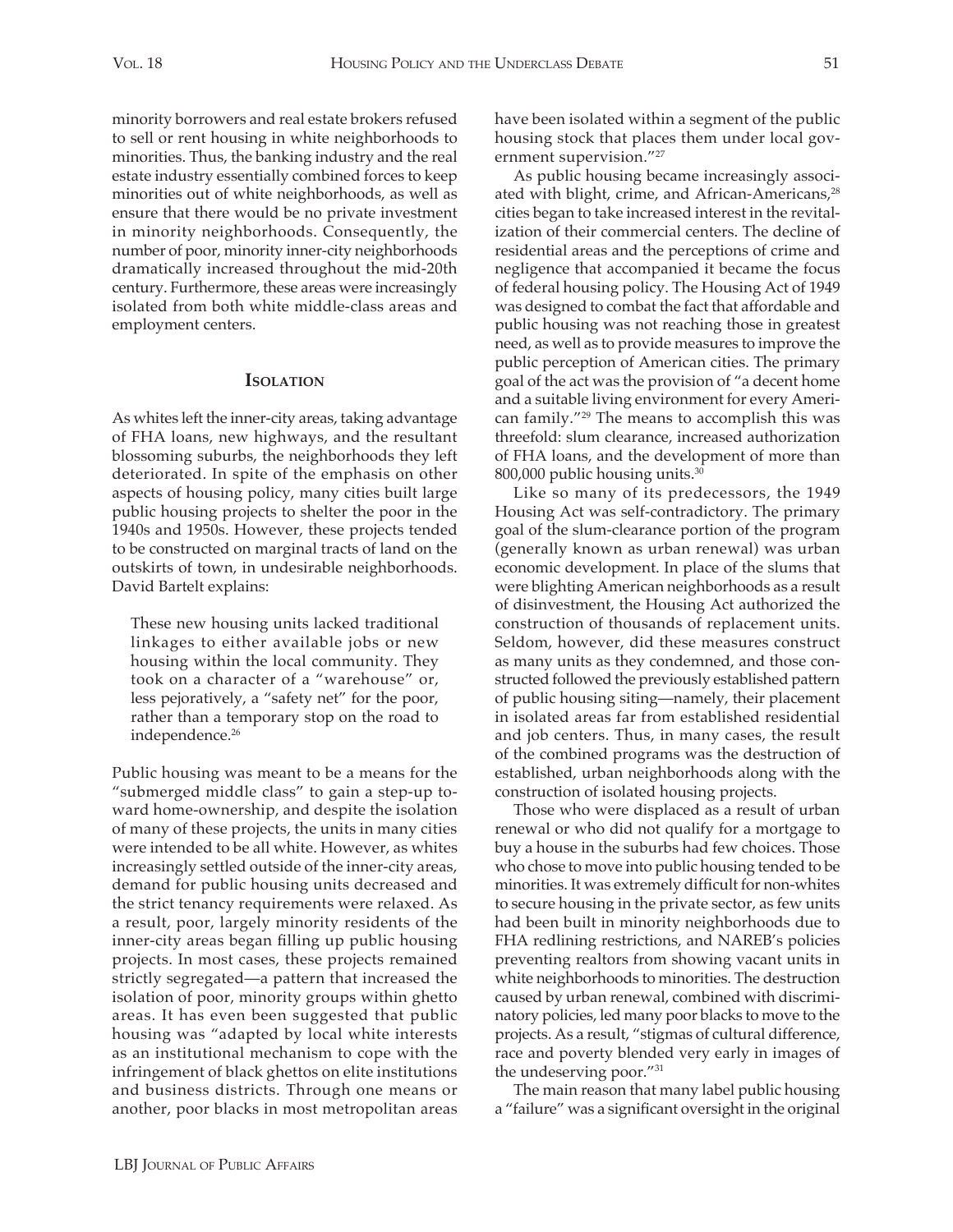legislation of the program. When established, it was assumed that tenant rents would provide sufficient funding for maintenance of the projects.32 However, as the units aged, the wealth of the tenants decreased, leaving less and less money for maintenance just as the buildings required significant repair.33 The direct result was the rapid deterioration of many public housing projects during the 1960s, precisely the time in which the population in the projects became substantially minority. This led to

the claim that, "[Blacks were] to blame for public housing's problems."34 As a result, isolation of the poor in the innercity areas increased.

Throughout the 1960s, there was an ideological shift away from housing as the primary means of reform for the poor. Similar to Banfield's arguments and early critics of tenement reform, this shift promoted the idea that housing was not the answer to all social ills. Critics and reformers argued that the sources of

poverty must be identified and eradicated in order to create the "worthy" tenants that public housing was initially created for. This is indicative of arguments that pervade the housing—as well as the broader poverty—debate: whether the poor are to blame for their situation, or are victims of societal and economic failures. It is these debates that pervade the poverty debate:

Improving "human capital," correcting "community pathology," breaking the "culture of poverty," healing the "broken family," all tended to restrict the problem to a "disadvantaged" population outside what was considered a basically sound "mainstream".... Instead, poor people remained in both official policy and popular conception, "a culpable rather than a victimized group."35

Thus, the isolation of the poor serves to present them as an "other"—a population distinct from and inferior to mainstream society. Furthermore, policies that serve to marginalize and isolate the poor ignore the structural causes of poverty in favor of blaming the poor for their own lot.

Until the late 1960s, placement in housing projects was based on applicant choice. An assumption in this policy was that whites would choose all-white neighborhoods, and blacks would choose all-black neighborhoods. Most often, this did happen, and the segregation that had already been structurally established was accelerated. This segregation, intentional or not, was in Bartelt's opinion, "an integral part of both the concept of isolated black communities . . . and a pivotal element in the disproportionate share of housing problems experienced by African-Americans in cities."36

In the 1960s, the NAACP brought a number of

*Housing policy in America has gone full circle, from a reliance on local control, to an emphasis on private sector development, to federal programs, and back to scattered-site private sector development.*

discrimination suits against the various housing authorities. Due to agreements with the NAACP, as well as the Civil Rights Movement, a number of "pioneer" black families were placed in white neighborhoods or previously all-white housing projects. These families had little support from even the people who placed them in those neighborhoods, and the onus of integration was on the poor. However, many white families responded to inte-

gration with fear and apprehension, and many middle and working class whites simply left the cities when minorities began encroaching on their neighborhoods, leading to more drastic segregation.<sup>37</sup>

By 1968, the reputation of public housing had completely disintegrated. The "worthy" tenants that were so coveted as role models in public housing had fled the cities entirely, leaving what was left of the worthy poor in nearly uninhabitable conditions in projects on the outskirts of the city. The projects were far from any amenities, shopping, or services. A lack of transportation made getting to and from work extremely difficult, if work could even be found within commuting distance. Katz states, "In effect, the federal government manipulated market incentives in ways that lured middle-class whites to the suburbs and trapped blacks in inner cities."38 The lack of black migration to the suburbs created a stagnation that remains to this day, and their concentration in inner-city neighborhoods has led to severe isolation from the remainder of many cities.

#### **Conclusion**

Housing has been one of the foremost structural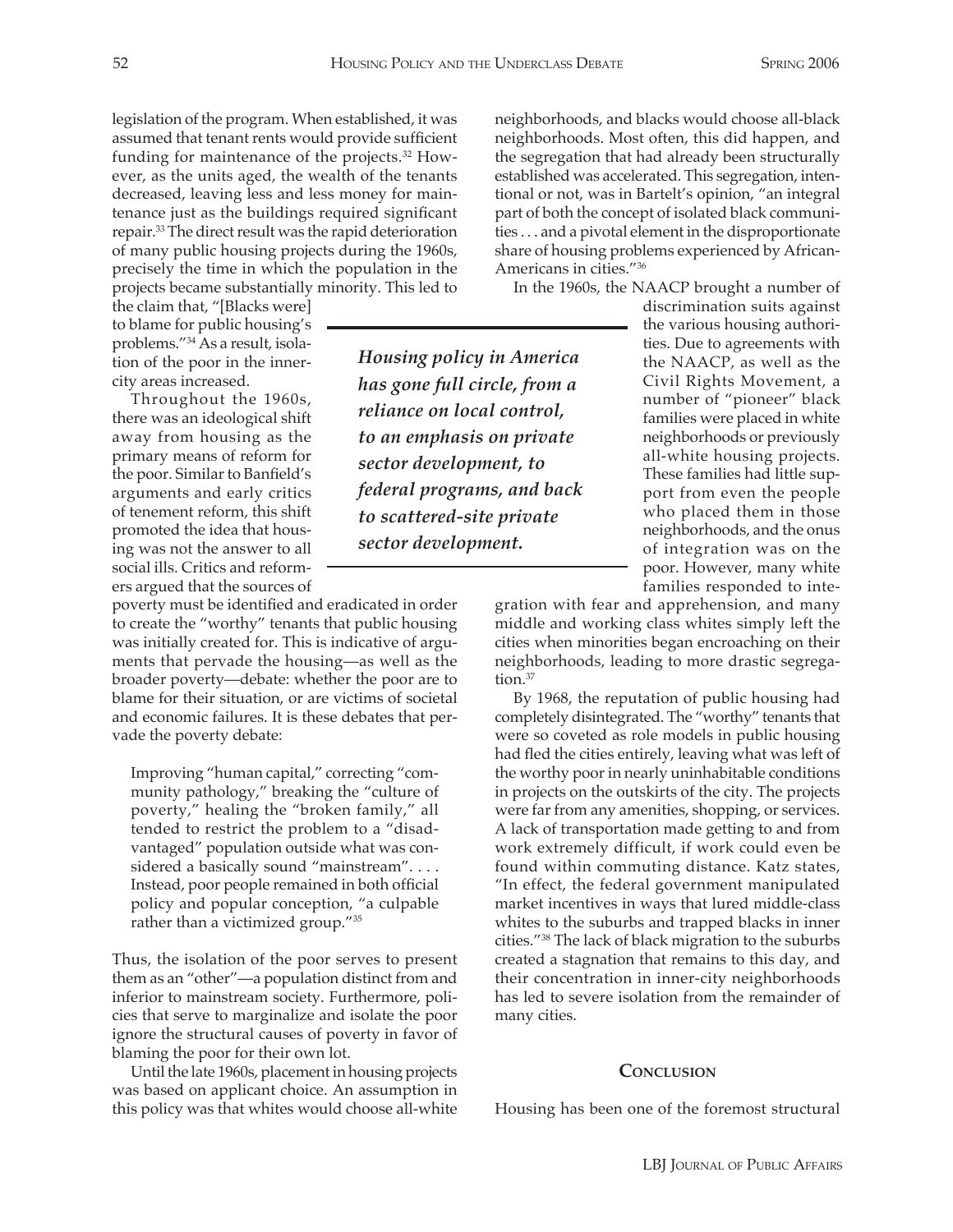forces in determining the spatial, economic, and social marginalization, exclusion, and isolation of America's poor. The issue of public housing, in particular, embodies the ambivalence in America toward aiding the poor. In wanting to emphasize hard work and not giving anyone "something for nothing," Americans have historically been hesitant to pass any legislation concerning their poor neighbors. The issue of public housing is further complicated by the singularly American emphasis on private property ownership as the embodiment of the "American Dream." As Vale observes:

Ultimately, the problems with tenants, buildings, managers, and funding are products of the same underlying cultural unease . . . the system has been under constant attack from those pressing for more ideologically palatable alternatives emphasizing private-sector involvement.39

Housing policy in America has gone full circle, from a reliance on local control, to an emphasis on private sector development, to federal programs, and back to scattered-site private sector development. The recent emphasis on public housing's inclusion in extant neighborhoods and creating scattered-site housing that is all but indistinguishable from private housing may combat the isolation and exclusion seen historically. However, it is highly questionable whether this type of housing has the capacity and the backing to fully reach those who are in greatest need or whether public housing of any kind will ever really be accepted by "mainstream" society. Housing policy today is increasingly pursued through the tax code and private-sector means. Direct government policies have become rare. What government action does exist continues to emphasize goals unrelated to the needs of the poor, focusing instead on the *industry, investment,* and *community development* facets of housing. Should the trend of housing policy used for means other than creating shelter and homes for Americans continue, marginalization, exclusion, and isolation will likely persist.

#### lLBJl

#### **NOTES**

1. R. Allen Hays, *The Federal Government and Urban Housing: Ideology and Change in Public Policy* (New York: State University of New York Press, 2002), p. 370.

- 2. Michael B. Katz, "Reframing the "Underclass" Debate" in *The Underclass Debate: Views from History* ed. Michael B. Katz (New Jersey: Princeton University Press, 1993), p. 443.
- 3. David W. Bartelt, "Housing the "Underclass"" in *The Underclass Debate: Views from History,* ed. Michael B. Katz (New Jersey: Princeton University Press, 1993), p. 143.
- 4. Peter Marcuse, "Housing Movements in the USA," *Housing, Theory and Society,* vol. 16 (1999), p. 69.
- 5. Anne B. Shlay, "Housing in the Broader Context in the United States," *Housing Policy Debate,* vol. 6, issue 3 (1995), p. 695.
- 6. William J. Lloyd, "Understanding Late Nineteenth-Century American Cities," *Geographical Review,* vol. 71, no. 4 (October 1981), p. 463.
- 7. Stewart E. Tolnay, Robert M. Adelman, and Kyle D. Crowder, "Race, Regional Origin, and Residence in Northern Cities at the Beginning of the Great Migration," *American Sociological Review,* vol. 67, no. 3 (June 2002), pp. 457-458.
- 8. Ibid., p. 472.
- 9. Adam Bickford and Douglas S. Massey, "Segregation in the Second Ghetto: Racial and Ethnic Segregation in American Public Housing," *Social Forces,* vol. 69, no. 4 (June 1991), p. 1012.
- 10. Hays, *The Federal Government and Urban Housing,* p. 86.
- 11. Ibid., pp. 85-86.
- 12. Katz, "Reframing the Debate," p. 452.
- 13. Lawrence J. Vale, *From the Puritans to the Projects: Public Housing and Public Neighbors* (Cambridge: Harvard University Press, 2000), p. 35.
- 14. Katz, "Reframing the Debate," p. 6.
- 15. Vale, *From the Puritans to the Projects,* p. 56.
- 16. Katz, "Reframing the Debate," p. 454.
- 17. Vale, *From the Puritans to the Projects,* pp. 165-166.
- 18. Alexander von Hoffman, "High Ambitions: The Past and Future of American Low-Income Housing Policy," *Housing Policy Debate,* vol. 7, issue 3, p. 425.
- 19. Ibid., pp. 426-428.
- 20. Norman Krumholtz, "The Reluctant Hand: Privatization of Public Housing in the U.S." (paper presented to the CITY FUTURES Conference, Chicago, July 8-10, 2004), p. 2.
- 21. Vale, *From the Puritans to the Projects,* p. 170.
- 22. Ibid., pp. 168-170.
- 23. Edward Banfield, *The Unheavenly City* (Boston: Little Brown Press, 1968), p. 257.
- 24. Vale, *From the Puritans to the Projects,* p. 127.